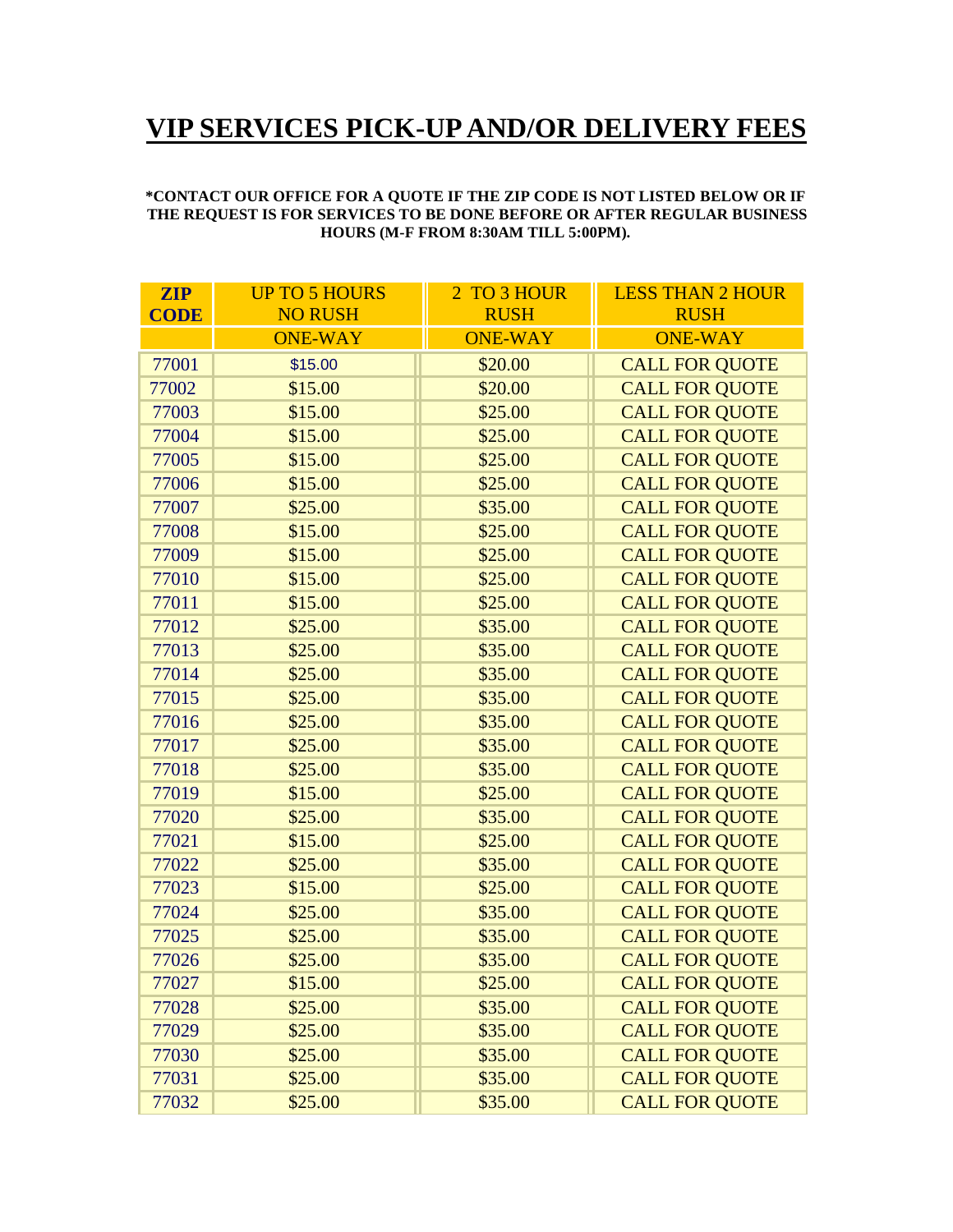| 77033 | \$25.00 | \$35.00 | <b>CALL FOR QUOTE</b> |
|-------|---------|---------|-----------------------|
| 77034 | \$25.00 | \$35.00 | <b>CALL FOR QUOTE</b> |
| 77035 | \$25.00 | \$35.00 | <b>CALL FOR QUOTE</b> |
| 77036 | \$25.00 | \$35.00 | <b>CALL FOR QUOTE</b> |
| 77037 | \$25.00 | \$35.00 | <b>CALL FOR QUOTE</b> |
| 77038 | \$25.00 | \$35.00 | <b>CALL FOR QUOTE</b> |
| 77039 | \$25.00 | \$35.00 | <b>CALL FOR QUOTE</b> |
| 77040 | \$25.00 | \$35.00 | <b>CALL FOR QUOTE</b> |
| 77041 | \$25.00 | \$35.00 | <b>CALL FOR QUOTE</b> |
| 77042 | \$25.00 | \$35.00 | <b>CALL FOR QUOTE</b> |
| 77043 | \$25.00 | \$35.00 | <b>CALL FOR QUOTE</b> |
| 77044 | \$25.00 | \$35.00 | <b>CALL FOR QUOTE</b> |
| 77045 | \$25.00 | \$35.00 | <b>CALL FOR QUOTE</b> |
| 77046 | \$15.00 | \$25.00 | <b>CALL FOR QUOTE</b> |
| 77047 | \$25.00 | \$35.00 | <b>CALL FOR QUOTE</b> |
| 77048 | \$25.00 | \$35.00 | <b>CALL FOR QUOTE</b> |
| 77049 | \$35.00 | \$45.00 | <b>CALL FOR QUOTE</b> |
| 77050 | \$25.00 | \$35.00 | <b>CALL FOR QUOTE</b> |
| 77051 | \$25.00 | \$35.00 | <b>CALL FOR QUOTE</b> |
| 77052 | \$15.00 | \$25.00 | <b>CALL FOR QUOTE</b> |
| 77053 | \$25.00 | \$35.00 | <b>CALL FOR QUOTE</b> |
| 77054 | \$25.00 | \$35.00 | <b>CALL FOR QUOTE</b> |
| 77055 | \$25.00 | \$35.00 | <b>CALL FOR QUOTE</b> |
| 77056 | \$15.00 | \$25.00 | <b>CALL FOR QUOTE</b> |
| 77057 | \$15.00 | \$25.00 | <b>CALL FOR QUOTE</b> |
| 77058 | \$45.00 | \$55.00 | <b>CALL FOR QUOTE</b> |
| 77059 | \$35.00 | \$45.00 | <b>CALL FOR QUOTE</b> |
| 77060 | \$25.00 | \$35.00 | <b>CALL FOR QUOTE</b> |
| 77061 | \$25.00 | \$35.00 | <b>CALL FOR QUOTE</b> |
| 77062 | \$35.00 | \$45.00 | <b>CALL FOR QUOTE</b> |
| 77063 | \$25.00 | \$35.00 | <b>CALL FOR QUOTE</b> |
| 77064 | \$25.00 | \$35.00 | <b>CALL FOR QUOTE</b> |
| 77065 | \$35.00 | \$45.00 | <b>CALL FOR QUOTE</b> |
| 77066 | \$25.00 | \$35.00 | <b>CALL FOR QUOTE</b> |
| 77067 | \$25.00 | \$35.00 | <b>CALL FOR QUOTE</b> |
| 77068 | \$35.00 | \$45.00 | <b>CALL FOR QUOTE</b> |
| 77069 | \$35.00 | \$45.00 | <b>CALL FOR QUOTE</b> |
| 77070 | \$35.00 | \$45.00 | <b>CALL FOR QUOTE</b> |
| 77071 | \$25.00 | \$35.00 | <b>CALL FOR QUOTE</b> |
| 77072 | \$25.00 | \$35.00 | <b>CALL FOR QUOTE</b> |
| 77073 | \$25.00 | \$35.00 | <b>CALL FOR QUOTE</b> |
| 77074 | \$25.00 | \$35.00 | <b>CALL FOR QUOTE</b> |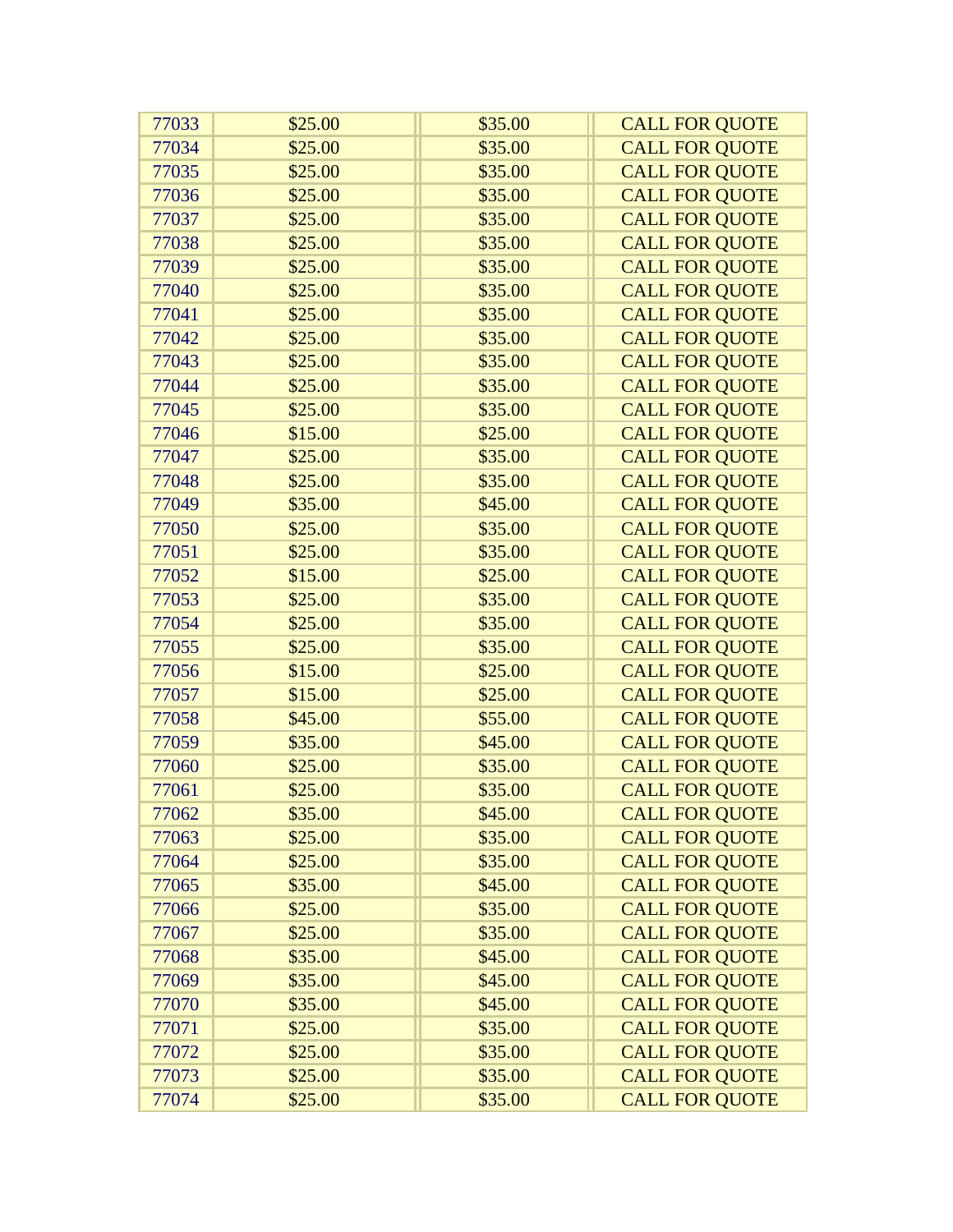| 77075 | \$25.00               | \$35.00               | <b>CALL FOR QUOTE</b> |
|-------|-----------------------|-----------------------|-----------------------|
| 77076 | \$25.00               | \$35.00               | <b>CALL FOR QUOTE</b> |
| 77077 | \$35.00               | \$45.00               | <b>CALL FOR QUOTE</b> |
| 77078 | \$25.00               | \$35.00               | <b>CALL FOR QUOTE</b> |
| 77079 | \$25.00               | \$35.00               | <b>CALL FOR QUOTE</b> |
| 77080 | \$25.00               | \$35.00               | <b>CALL FOR QUOTE</b> |
| 77081 | \$25.00               | \$35.00               | <b>CALL FOR QUOTE</b> |
| 77082 | \$25.00               | \$35.00               | <b>CALL FOR QUOTE</b> |
| 77083 | \$25.00               | \$35.00               | <b>CALL FOR QUOTE</b> |
| 77084 | \$35.00               | \$45.00               | <b>CALL FOR QUOTE</b> |
| 77085 | \$25.00               | \$35.00               | <b>CALL FOR QUOTE</b> |
| 77086 | \$25.00               | \$35.00               | <b>CALL FOR QUOTE</b> |
| 77087 | \$25.00               | \$35.00               | <b>CALL FOR QUOTE</b> |
| 77088 | \$25.00               | \$35.00               | <b>CALL FOR QUOTE</b> |
| 77089 | \$25.00               | \$35.00               | <b>CALL FOR QUOTE</b> |
| 77090 | \$25.00               | \$35.00               | <b>CALL FOR QUOTE</b> |
| 77091 | \$25.00               | \$35.00               | <b>CALL FOR QUOTE</b> |
| 77092 | \$25.00               | \$35.00               | <b>CALL FOR QUOTE</b> |
| 77093 | \$25.00               | \$35.00               | <b>CALL FOR QUOTE</b> |
| 77094 | \$55.00               | \$75.00               | <b>CALL FOR QUOTE</b> |
| 77095 | \$35.00               | \$45.00               | <b>CALL FOR QUOTE</b> |
| 77096 | \$25.00               | \$35.00               | <b>CALL FOR QUOTE</b> |
| 77097 | <b>CALL FOR QUOTE</b> | <b>CALL FOR QUOTE</b> | <b>CALL FOR QUOTE</b> |
| 77098 | \$15.00               | \$25.00               | <b>CALL FOR QUOTE</b> |
| 77099 | \$25.00               | \$35.00               | <b>CALL FOR QUOTE</b> |
| 77201 | \$15.00               | \$25.00               | <b>CALL FOR QUOTE</b> |
| 77202 | \$15.00               | \$25.00               | <b>CALL FOR QUOTE</b> |
| 77203 | \$15.00               | \$25.00               | <b>CALL FOR QUOTE</b> |
| 77204 | \$15.00               | \$25.00               | <b>CALL FOR QUOTE</b> |
| 77205 | \$35.00               | \$45.00               | <b>CALL FOR QUOTE</b> |
| 77206 | \$25.00               | \$35.00               | <b>CALL FOR QUOTE</b> |
| 77207 | \$25.00               | \$35.00               | <b>CALL FOR QUOTE</b> |
| 77208 | \$15.00               | \$25.00               | <b>CALL FOR QUOTE</b> |
| 77209 | \$25.00               | \$35.00               | <b>CALL FOR QUOTE</b> |
| 77211 | <b>CALL FOR QUOTE</b> | <b>CALL FOR QUOTE</b> | <b>CALL FOR QUOTE</b> |
| 77303 | \$65.00               | \$75.00               | <b>CALL FOR QUOTE</b> |
| 77304 | \$65.00               | \$75.00               | <b>CALL FOR QUOTE</b> |
| 77318 | \$75.00               | \$100.00              | <b>CALL FOR QUOTE</b> |
| 77336 | \$35.00               | \$45.00               | <b>CALL FOR QUOTE</b> |
| 77338 | \$35.00               | \$45.00               | <b>CALL FOR QUOTE</b> |
| 77339 | \$35.00               | \$45.00               | <b>CALL FOR QUOTE</b> |
| 77345 | \$35.00               | \$45.00               | <b>CALL FOR QUOTE</b> |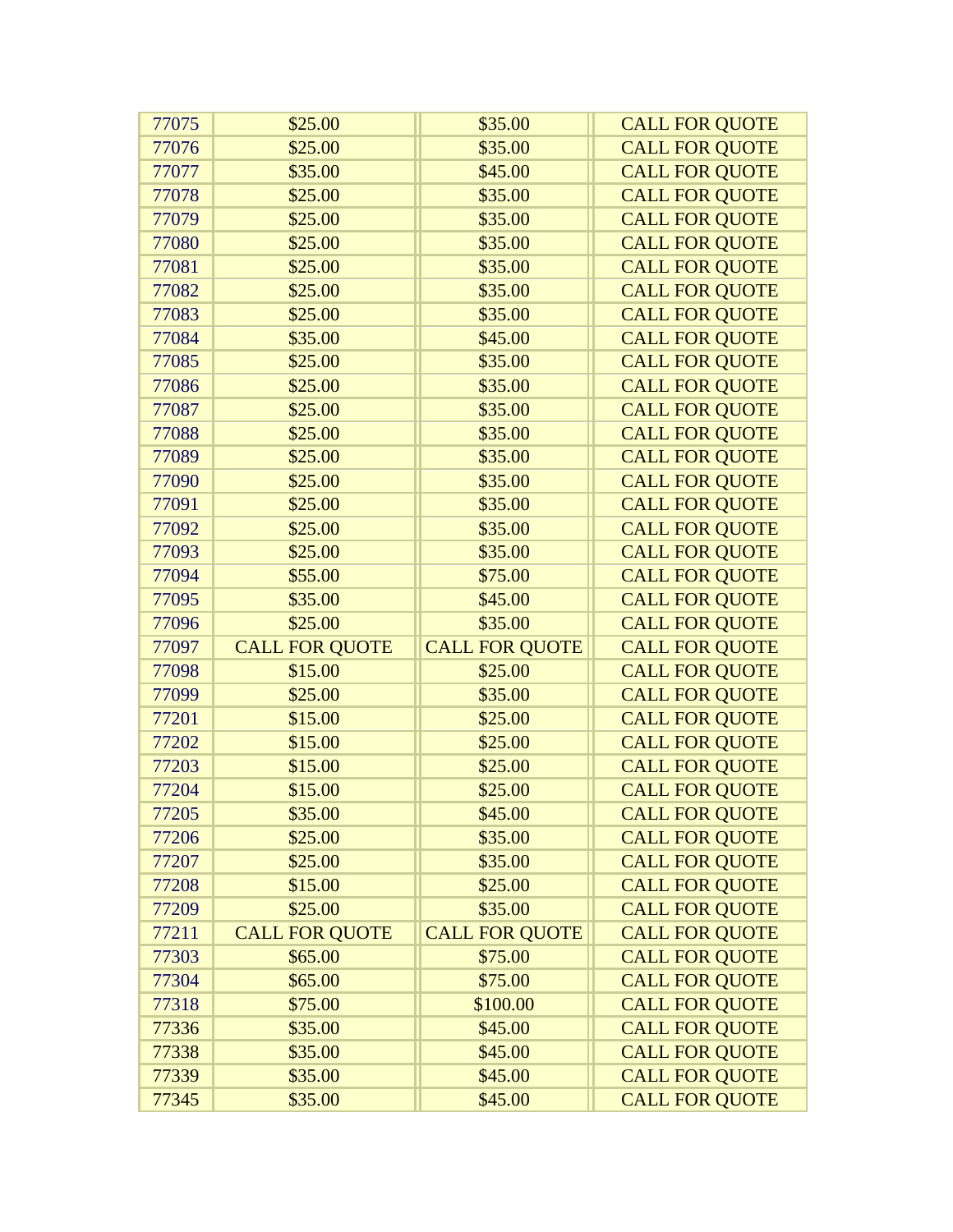| 77346 | \$35.00 | \$45.00  | <b>CALL FOR QUOTE</b> |
|-------|---------|----------|-----------------------|
| 77354 | \$65.00 | \$75.00  | <b>CALL FOR QUOTE</b> |
| 77355 | \$65.00 | \$75.00  | <b>CALL FOR QUOTE</b> |
| 77375 | \$45.00 | \$55.00  | <b>CALL FOR QUOTE</b> |
| 77373 | \$35.00 | \$45.00  | <b>CALL FOR QUOTE</b> |
| 77378 | \$85.00 | \$105.00 | <b>CALL FOR QUOTE</b> |
| 77379 | \$35.00 | \$45.00  | <b>CALL FOR QUOTE</b> |
| 77380 | \$45.00 | \$55.00  | <b>CALL FOR QUOTE</b> |
| 77381 | \$45.00 | \$55.00  | <b>CALL FOR QUOTE</b> |
| 77382 | \$45.00 | \$55.00  | <b>CALL FOR QUOTE</b> |
| 77385 | \$65.00 | \$75.00  | <b>CALL FOR QUOTE</b> |
| 77386 | \$45.00 | \$55.00  | <b>CALL FOR QUOTE</b> |
| 77388 | \$35.00 | \$45.00  | <b>CALL FOR QUOTE</b> |
| 77389 | \$45.00 | \$55.00  | <b>CALL FOR QUOTE</b> |
| 77396 | \$25.00 | \$35.00  | <b>CALL FOR QUOTE</b> |
| 77401 | \$25.00 | \$35.00  | <b>CALL FOR QUOTE</b> |
| 77406 | \$45.00 | \$55.00  | <b>CALL FOR QUOTE</b> |
| 77407 | \$45.00 | \$55.00  | <b>CALL FOR QUOTE</b> |
| 77411 | \$25.00 | \$35.00  | <b>CALL FOR QUOTE</b> |
| 77429 | \$45.00 | \$55.00  | <b>CALL FOR QUOTE</b> |
| 77433 | \$45.00 | \$55.00  | <b>CALL FOR QUOTE</b> |
| 77449 | \$45.00 | \$55.00  | <b>CALL FOR QUOTE</b> |
| 77450 | \$45.00 | \$55.00  | <b>CALL FOR QUOTE</b> |
| 77459 | \$45.00 | \$65.00  | <b>CALL FOR QUOTE</b> |
| 77469 | \$45.00 | \$55.00  | <b>CALL FOR QUOTE</b> |
| 77477 | \$25.00 | \$35.00  | <b>CALL FOR QUOTE</b> |
| 77478 | \$25.00 | \$35.00  | <b>CALL FOR QUOTE</b> |
| 77479 | \$45.00 | \$55.00  | <b>CALL FOR QUOTE</b> |
| 77488 | \$85.00 | \$95.00  | <b>CALL FOR QUOTE</b> |
| 77489 | \$25.00 | \$35.00  | <b>CALL FOR QUOTE</b> |
| 77493 | \$45.00 | \$55.00  | <b>CALL FOR QUOTE</b> |
| 77494 | \$45.00 | \$55.00  | <b>CALL FOR QUOTE</b> |
| 77498 | \$35.00 | \$25.00  | <b>CALL FOR QUOTE</b> |
| 77502 | \$25.00 | \$35.00  | <b>CALL FOR QUOTE</b> |
| 77503 | \$25.00 | \$35.00  | <b>CALL FOR QUOTE</b> |
| 77504 | \$25.00 | \$35.00  | <b>CALL FOR QUOTE</b> |
| 77505 | \$25.00 | \$35.00  | <b>CALL FOR QUOTE</b> |
| 77506 | \$25.00 | \$35.00  | <b>CALL FOR QUOTE</b> |
| 77507 | \$35.00 | \$45.00  | <b>CALL FOR QUOTE</b> |
| 77520 | \$45.00 | \$65.00  | <b>CALL FOR QUOTE</b> |
| 77521 | \$45.00 | \$65.00  | <b>CALL FOR QUOTE</b> |
| 77530 | \$25.00 | \$35.00  | <b>CALL FOR QUOTE</b> |